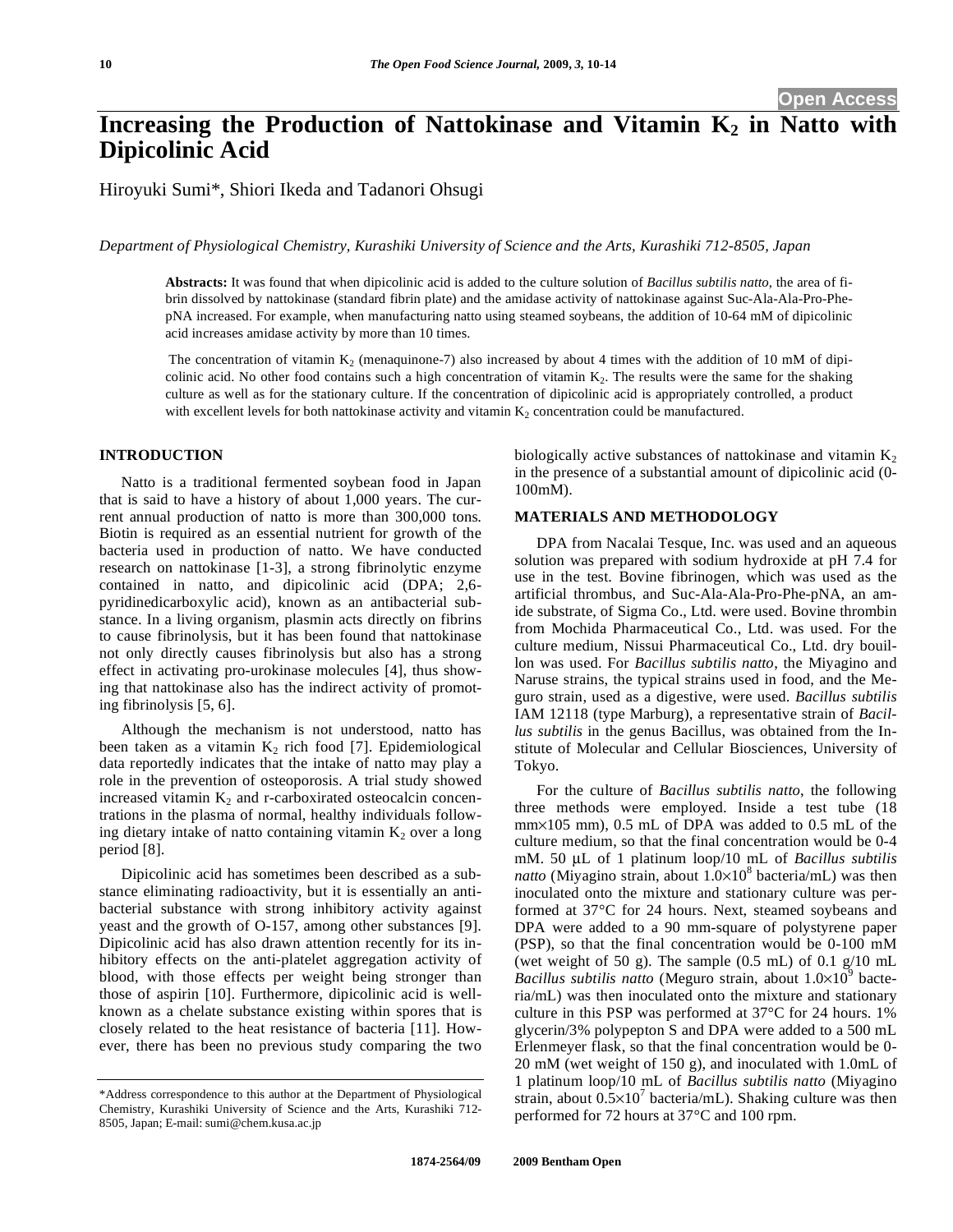#### **Number of Bacterial Cells**

After centrifugal separation  $(5000g\times10$  minutes) was performed for the culture solution, the number of bacterial cells per 1 mL of the supernatant was counted by using a microscope counting chamber.

# **Measurement of Nattokinase Activity**

## *Standard Fibrin Plate Method* [1]

Inside a rectangular petri dish of  $144$  mm $\times 104$  mm, 20 mL of fibrinogen solution with a final concentration of 0.5% and 100 μL of 50 U/mL thrombin were added to create a fibrin plate.

Each sample (30 μL) was placed on the plate and after incubation at  $37^{\circ}$ C for 4 or 20 hours, the lysis area (mm<sup>2</sup>) was measured.

### *Synthetic Amide Substrate Dissolution Method* [12]

To the system of reaction with 0.1 mL of each sample and 0.1 M phosphate buffer-saline (pH 7.8), 0.1 mL of Suc-Ala-Ala-Pro-Phe-pNA prepared so that the final concentra-

**Fig. (1).** Dipicolinic acid added and nattokinase activity.

Data are presented as a mean±SD of 3 separated measurements. Dipicolinic acid concentration was  $0 \text{ mM } (\square)$ ,  $1 \text{ mM } (\square)$ ,  $2 \text{ mM } (\square)$ ,  $4 \text{ mM }$  $($ .

**a**; The standard fibrin plate method.

It was compared with *Bacillus subtilis natto* or *Bacillus subtilis* IAM 12118. Nattokinase activity was determined on a fibrin plate at 37°C for 4 hours.

**b**; Synthetic amide substrate.

Final concentration of  $5\times10^{-4}$  M Suc-Ala-Ala-Pro-Phe-*p*NA was used for enzymatic substrate.

The results are expressed as nmol of substrate hydrolyzed per min per mL of each sample.

**c**; Number of bacterial cells.

The cells were counted by using a counting chamber.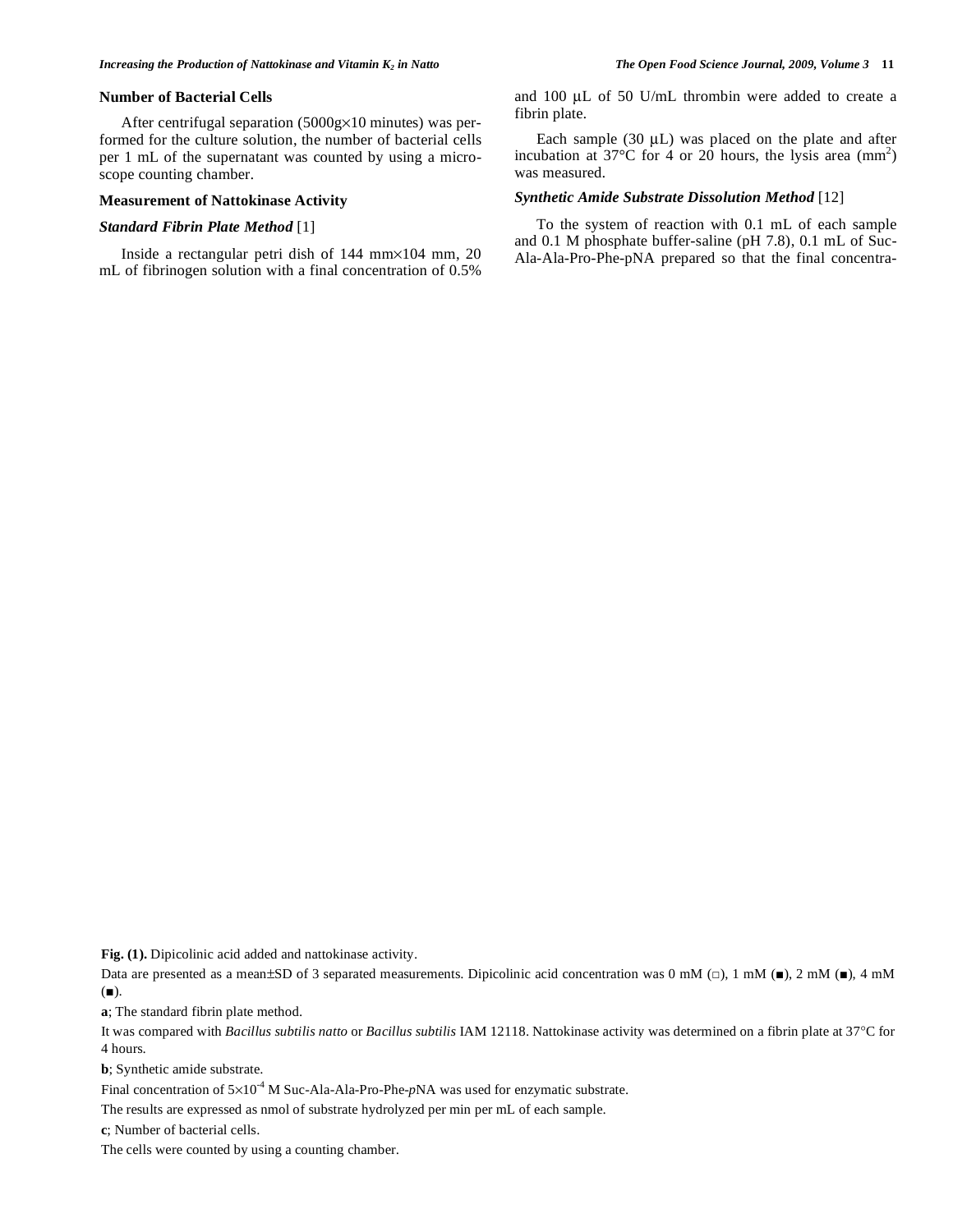tion would be  $5\times10^4$  M was added. After incubation at 37°C for 5 minutes, absorbance of the released pNA was measured at 405 nm. Prior to addition of the substrate, pre-incubation was performed for each sample and 0.1 M phosphate buffersaline was added at 37°C for 2 minutes. Based on the standard curve, the amount of released pNA (nmol) per minute for 1 mL of the system of reaction was calculated.

#### **Measurement of Vitamin K<sub>2</sub> Concentration**

Vitamin  $K_2$  was measured through the already stated HPLC method by drawing on the fact that reduction of menaquinone-7 (MK-7) to hydroquinone is achieved by platinumalumina catalyst and that it becomes fluorescent [13, 14]. Using ODS-II (Shimadzu Corp.:  $\phi$ 4.6×250 mm) bonded with the octadecyl group (C18) for the stationary phase as the reversed phase distribution column; platinum-alumina (Wako Pure Chemical Industries, Ltd.:  $\phi$ 4.0×10 mm) as the catalyst column; and 97% ethanol as the developing solvent, the procedures were performed at 40°C and 0.7 mL/minute. 0.1 mL of the sample, 0.9 mL of distilled water and 1.5 mL of isopropanol were mixed. After 5.0 mL of hexane was added and the mixture was stirred, centrifugal separation was performed at  $20^{\circ}$ C and  $1710 \times g$  for 10 minutes. 4 mL of the supernatant hexane fraction was condensed with an evaporator and dissolved in 100 μL of ethanol, following which the solution was analyzed through HPLC.

#### **Standard Analysis**

Differences between mean values were analyzed by Student's t-test.

# **RESULTS AND DISCUSSION**

Fig. (**1**) shows the results of cultivating *Bacillus subtilis natto* with a certain added amount (2mM) of dipicolinic acid. a) shows fibrinolytic activity for the fibrin plate, while b) shows the amidase activity of nattokinase. c) shows the number of bacterial cells (average value of 3 counts). It is clear in particular that for the Miyagino strain and Naruse strain, which are the representative strains of *Bacillus subtilis natto*, there were substantial changes in the amount of nattokinase produced depending on the concentration of dipicolinic acid. On the other hand, there was scarcely any difference observed in the activity of *Bacillus subtilis*, which was used as a control. The number of bacterial cells was the highest for the control at  $2089-2943\times10^5/\text{mL}$ . Given the weak fibrinolytic activity and amidase activity of the control, however, the results are believed to demonstrate that no correlation exists between the number of bacterial cells and these activities.

Fig. (**2**) (top) shows the photograph of a fibrin plate after cultivation at 37°C for 20hours. Steamed soybeans were used as the substrate to create conditions similar to those for the manufacturing of natto. 0-100 mM of dipicolinic acid

**Fig. (2).** Dipicolinic acid added and nattokinase in natto.

Results of measurement with the standard fibrin plate method. 0-100 mM of dipicolinic acid was added to steamed soybeans. *Bacillus subtilis natto* (Meguro strain) was added and stationary culture was performed in a PSP at 37°C for 24 hours.

Result of measuring amidase activity. Data are presented as a mean±SD of 3 separated measurements. High values shown for 10-64 mM of dipicolinic acid.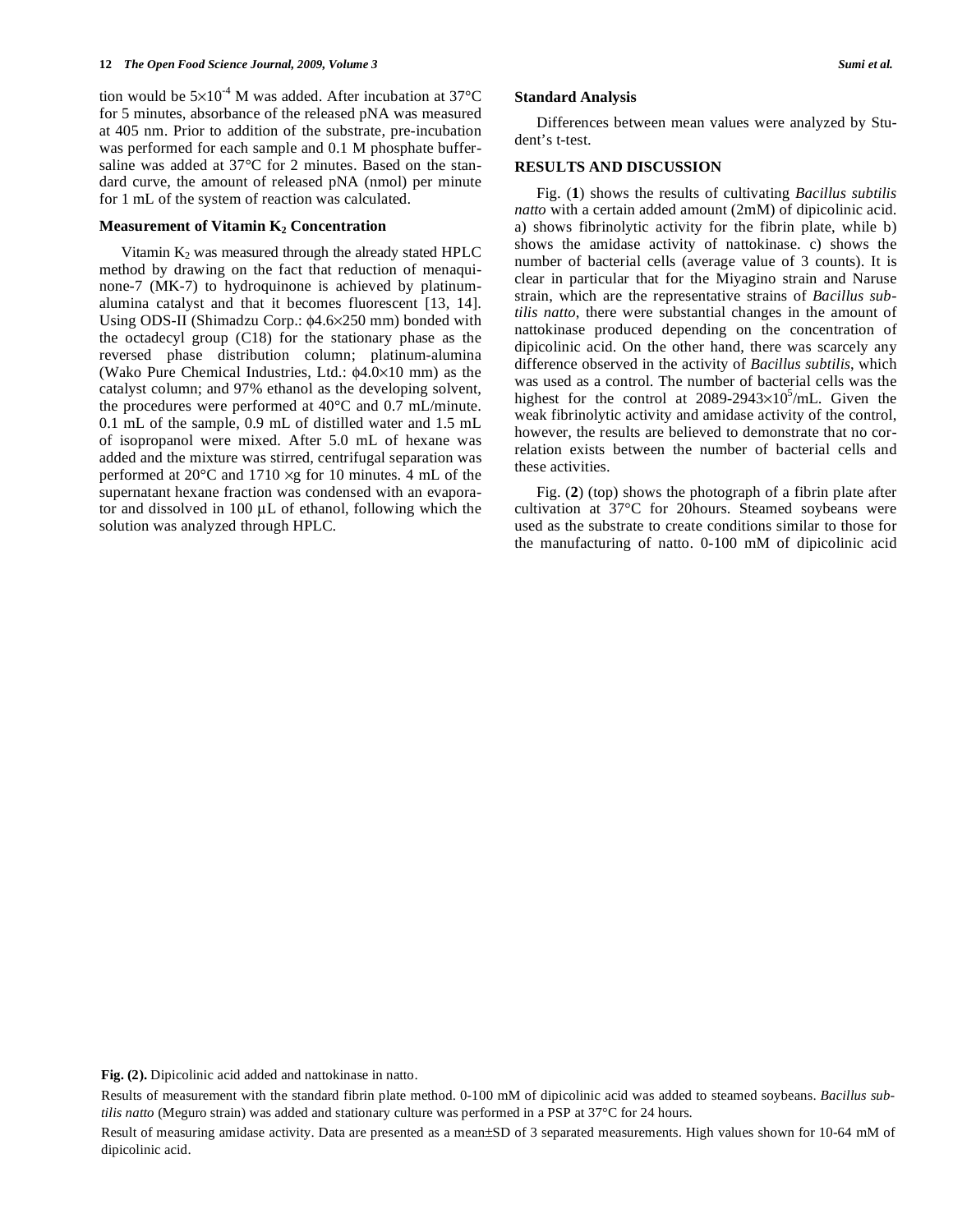| Natto Culture (mM)     | Vitamin $K_2(\mu g/ml)$ | <b>Shaking Culture (mM)</b> | Vitamin $K_2(\mu g/ml)$ |
|------------------------|-------------------------|-----------------------------|-------------------------|
| <b>DPA</b><br>$\Omega$ | $1.25 \pm 0.07$         | DPA 0                       | $1.16 \pm 0.08$         |
| 10                     | $4.53\pm0.14*$          | 4                           | $2.75 \pm 0.24$         |
| 16                     | $2.84\pm0.11$           | 10                          | $3.26 \pm 0.09**$       |
| 32                     | $1.31 \pm 0.17$         | 20                          | $0.04 \pm 0.04$         |
| 100                    | $0.18 \pm 0.14$         | 100                         | $0\pm 0$                |

**Table 1.** Concentration of Dipicolinic Acid and Amount of Vitamin K<sub>2</sub> Production

The amount of vitamin  $K_2$  in the fermented product was though the HPLC.

Data are presented a mean±SD of 5 separated concentrations. \*p<0.2, \*\*p<0.1

was added to steamed soybeans, onto which *Bacillus subtilis natto* was then inoculated. The figure shows the results after the cultivation for 24 hours at 37°C. After the completion of the fermentation process, the soybeans were crushed by a mixer together with double its amount of saline, and the supernatant obtained as a result of centrifugal separation was used as the sample. It was clear that activity was particularly high with a high concentration of dipicolinic acid (10-64 mM) compared with the control (the strongest activity being observed with 479 mm<sup>2</sup>/mL at 16 mM).

Fig. (**2**) (below) shows changes in the dissolving activity for Suc-Ala-Ala-Pro-Phe-pNA. Rather high values were observed with the addition of 10-64 mM of dipicolinic acid, and it was found that the highest value reached was over 10 times as much as the value for the control.

Table **1** (left) shows the results of a test to check the amount of vitamin  $K_2$  produced under the same conditions. Using the supernatant described above, the amount of vitamin  $K_2$  contained in the fermented product was measured through the HPLC method. It was found that the amount was as much as 4 times the amount for the control (1.25±0.07  $\mu$ g/mL) in the case of 10mM of dipicolinic acid (4.53 $\pm$ 0.14  $\mu$ g/mL).

Next, using 3% polypepton S containing 1% glycerin as the substrate, *Bacillus subtilis natto* (Miyagino strain) was added and shaking of the culture was performed at 37°C for 3 days (see Table 1 right). The amount of vitamin  $K_2$  was about 3 times  $(3.26\pm0.09 \text{ µg/mL})$  as much as the amount for the control  $(1.16\pm0.08 \text{ µg/mL})$ , in the case of adding 10 mM of dipicolinic acid. The amount of nattokinase increased to the highest level of  $753\pm21$  mm<sup>2</sup> in the case of adding 4 mM of dipicolinic acid, compared with the value of  $511\pm9$  mm<sup>2</sup> for the control.

Because the Vitamin  $K_2$  content in natto has antagonistic effects on warfarin, clinical guidance has been provided for patients being administered warfarin to refrain from eating natto [15]. On the other hand, Vitamin  $K_2$  in natto has been designated as a food with specific health use in preventing osteoporosis [16]. However, it is said that the amount of vitamin  $K_2$  produced for such use is only 1.5–1.0 times as much as the level contained in ordinary natto. It would be quite interesting to search for the conditions which produce vitamin  $K_2$  at higher concentration levels.

There is no clear understanding about the activity of dipicolinic acid according to the reference documents currently available. However, it was reported in an earlier study that more dipicolinic acid is produced by *Bacillus subtilis natto* when a stock with 0.5% soybean extract is used as the culture medium instead of a stock with 2% soybean extract, meaning that more dipicolinic acid is produced when the nutritional value is actually lower [17]. However, according to that reference, the maximum value for dipicolinic acid concentration in this case was only around 2  $\mu$ g/mL (1/100 mM) or less. In our study, it was proved by varying the concentration levels of dipicolinic acid that the amount of vitamin  $K_2$  and nattokinase is higher when dipicolinic acid is at certain concentration levels. It was determined that the increases cannot likely be attributed to any multiplication of bacterial cells, because the concentration levels were much higher at 10-64mM in this case. This is because dipicolinic acid shows strong inhibitory activity at such concentration levels [11, 18]. Dipicolinic acid exists mainly in the pores of *Bacillus subtilis natto*, but it has been shown that a small amount of free dipicolinic acid molecules also exist after a long cultivation process [11]. More detailed research is needed regarding these mechanisms.

#### **REFERENCES**

- [1] Sumi H, Hamada H, Tsushima H, *et al*. A novel fibrinolytic enzyme (nattokinase) in the vegetable cheese Natto; a typical and popular soybean in food of the Japanese diet. Experientia 1987; 43: 1110-1.
- [2] Sumi H, Hamada H, Tsushima H, *et al*. A novel strong fibrinolytic enzyme (nattokinase) in the vegetable cheese "Natto". Fibrinolysis 1988; 2: 67.
- [3] Sumi H, Nakajima N, Taya N. Measurement method of the activity of the fibrinolytic enzyme, nattokinase. J Brew Soc Jpn 1933; 88, 482-6. In Japanese.
- [4] Sumi H, Hamada H, Nakanishi K, *et al*. Enhancement of the fibrinolytic activity in plasma by oral administration of nattokinase. Acta Haematol 1990; 84:139-43.
- [5] Sumi H. Structure and fibrinolytic properties of nattokinase. In: Sumi H Ed. Basic and clinical aspects of Japanese traditional food Natto. Japan Technology Transfer Association: 1994: 49-56.
- [6] Sumi H, Banba T, Kishimoto N. Enzyme activating pro-urokinase contained in natto and its fibrinolytic activity. Food Sci Technol Res 1996; 43: 1124-7. In Japanese.
- [7] Sumi H. Accumulation of vitamin K (menaquinone-7) in plasma after ingestion of Natto and Natto Bacilli (*B. subtilis natto*). Food Sci Technol Res 1999; 5: 48-50.
- [8] Tsukamoto Y, Ichise H, Yamaguchi M. Prolonged intake of dietary fermented soybeans (Natto) with the reinforced vitamin K2 (Menaquinone-7) enhances circulating *gamma*-Carboxylated osteocalcin concentration in normal individuals. J Health Sci 2000; 46: 317-321.
- [9] Sumi H. *Bacillus subtilis natto* and its antibacterial activity. In: New food materials and their functions. CMC: Tokyo 1997: 190-6. In Japanese.